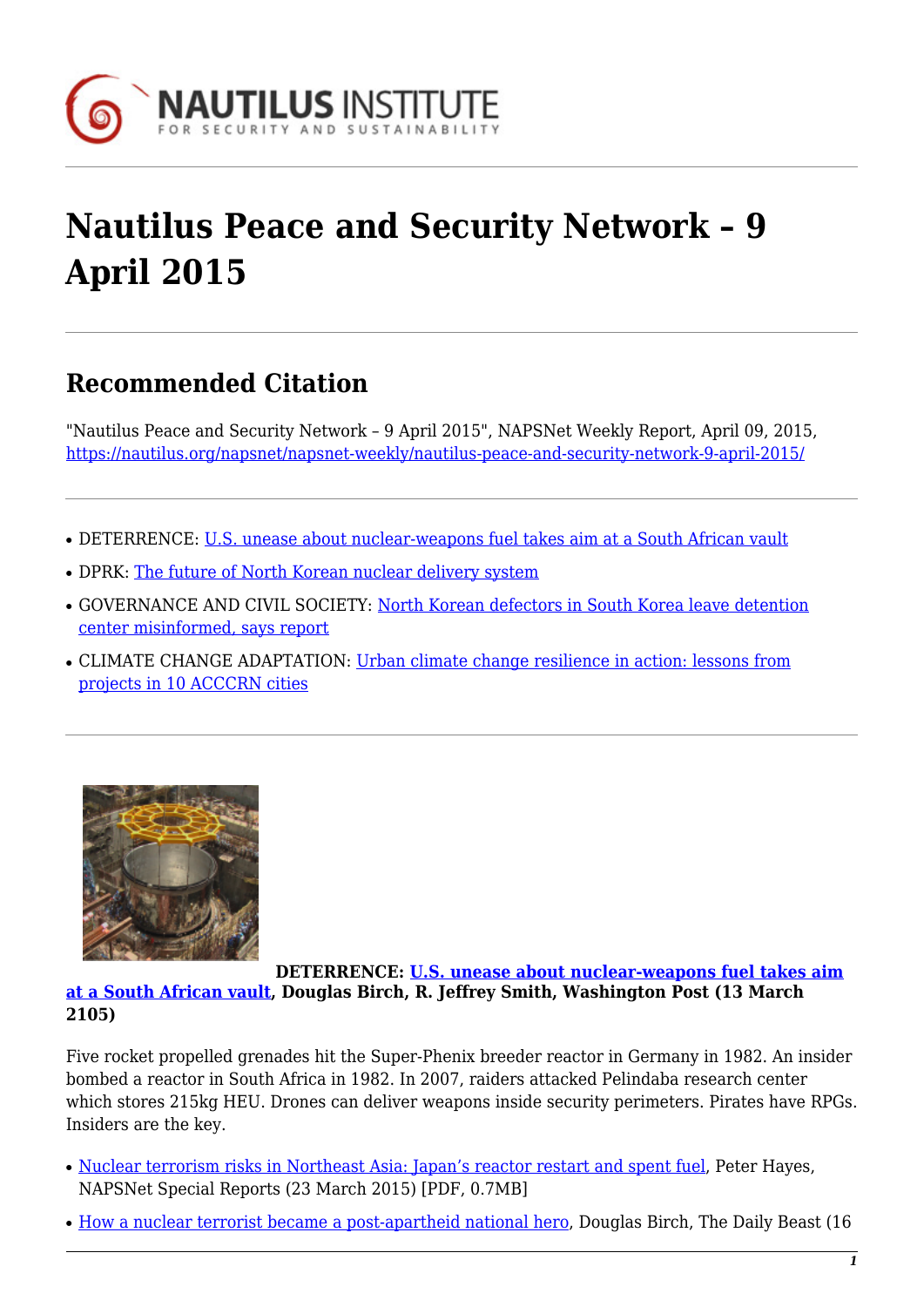March 2015)

- [After twenty years of silence, a former deputy admits the rocket attack against Creys-Malville](http://web.archive.org/web/20051231215724/http://www.sortirdunucleaire.org/mai2003/letemps080503b.htm), Sylvain Besson, Le Temps (August 2005)
- [Insider threat to nuclear and radiological materials: fact sheet,](http://www.nnsa.energy.gov/mediaroom/factsheets/insider-threat) US Department of Energy (23) March 2012)



## **DPRK: [The future of North Korean nuclear delivery system](http://38north.org/2015/04/nukefuture040715/), John Schilling and Henry Kan, US-Korea Institute at SAIS (7 April 2015)**

Many in the U.S. view North Korea's nuclear and missile threats as increasingly sophisticated – and yet still think "strategic patience" will yield positive fruit. Regional counteraction to North Korea's threats and U.S. reaction are likely to further constrain North Korea's international space, although such constraints are unlikely to change North Korea's internal calculus and hence unlikely to change its external behavior. North Korea is likely watching the nuclear deal with Iran unfold, however, North Korea's nuclear situation differ in many respects from Iran's nuclear situation.

- [Tokyo Seoul to hold bureau-level security talks for the first time since 2009](http://ajw.asahi.com/article/behind_news/politics/AJ201504060037 ), Nozomi Matsui, Asahi Shimbun (6 April 2015)
- [North Korea can miniaturize a nuclear weapon,](http://www.bloomberg.com/news/articles/2015-04-07/n-korea-can-mount-miniature-nuclear-weapon-u-s-admiral-says) U.S. says, Anthony Capaccio, Bloomberg Business (7 April 2015)
- [Iran nuclear deal: bad news for Republicans](http://www.forbes.com/sites/donaldkirk/2015/04/03/iran-nuclear-deal-anathema-to-republicans-israel-and-north-korea/), Israel, North Korea, Donald Kirk, Forbes, Elizabeth Shim, UPI (7 April 2015)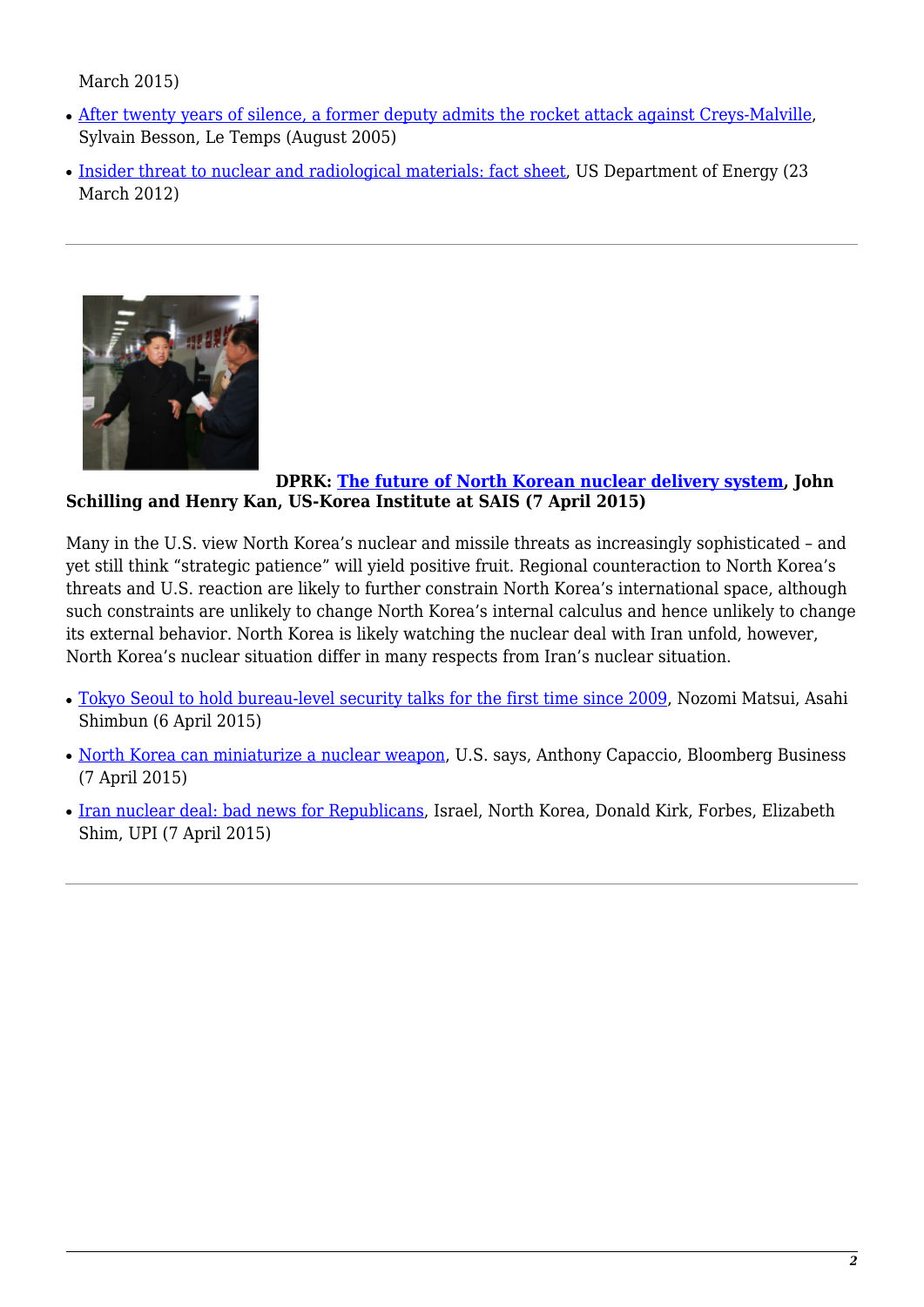## **GOVERNANCE AND CIVIL SOCIETY: [North Korean defectors in](http://www.upi.com/Top_News/World-News/2015/03/24/North-Korean-defectors-in-South-Korea-leave-detention-center-misinformed-says-report/8881427213048/) [South Korea leave detention center misinformed, says report](http://www.upi.com/Top_News/World-News/2015/03/24/North-Korean-defectors-in-South-Korea-leave-detention-center-misinformed-says-report/8881427213048/), Elizabeth Shim, UPI (24 March 2015)**

A ROK newspaper reports that DPRK defectors who undergo the government's education program are often unprepared and misinformed about economic opportunities available in the ROK. Some defectors have turned to alternative schools, which may be better tailored to their needs but leave students struggling once they enter the university system. Korea University will host a training program seeking to help defectors start their own businesses.

- [South Korea: Defectors from North struggle with debt,](http://www.bbc.com/news/blogs-news-from-elsewhere-31904466) BBC (16 March 2015)
- [Korean defectors turn to alternative schools,](http://english.chosun.com/site/data/html_dir/2015/04/06/2015040600552.html) Chosun Ilbo (6 April 2015)
- [Korea University to help N. Korean defectors adapt to South](http://english.chosun.com/site/data/html_dir/2015/04/06/2015040601276.html), Chosun Ilbo (6 April 2015)



**CLIMATE CHANGE ADAPTATION: [Urban climate change resilience](http://acccrn.net/sites/default/files/publication/attach/ACCCRN_ProjectsInsightsPaper.pdf) [in action: lessons from projects in 10 ACCCRN cities - insights from the Asian Cities](http://acccrn.net/sites/default/files/publication/attach/ACCCRN_ProjectsInsightsPaper.pdf) [Climate Change Resilience Network](http://acccrn.net/sites/default/files/publication/attach/ACCCRN_ProjectsInsightsPaper.pdf), Fern Uennatornwaranggoon et al., Asian Cities Climate Change Resilience Network, Rockefeller Foundation (January 2015) [6.30 MB, PDF]**



Id[entifying and advancin](https://nautilus.org/napsnet/napsnet-weekly/nautilus-peace-and-security-network-9-april-2015/attachment/gov-image-29/)g effective and appropriate urban climate change resilience (UCCR) interventions are generally contingent on conducting a city-wide resilience assessment and strategy, coordinated across multiple sectors and scales, especially given the complex and interdependent nature of key urban systems. Good UCCR interventions can help a city address immediate challenges, as well as build its capacity to tackle future problems in more innovative and sustainable

- [City resilience framework-100 resilient cities](http://www.rockefellerfoundation.org/report/city-resilience-framework-2/), Rockefeller Foundation (November 2014)
- [How to build a resilient city: the city resilience framework](http://www.rockefellerfoundation.org/app/uploads/Remarks-Nancy-Kete.pdf), Nancy Kete*,* Rockefeller Foundation and ARUP (September 2014) [6.21 MB, PDF]